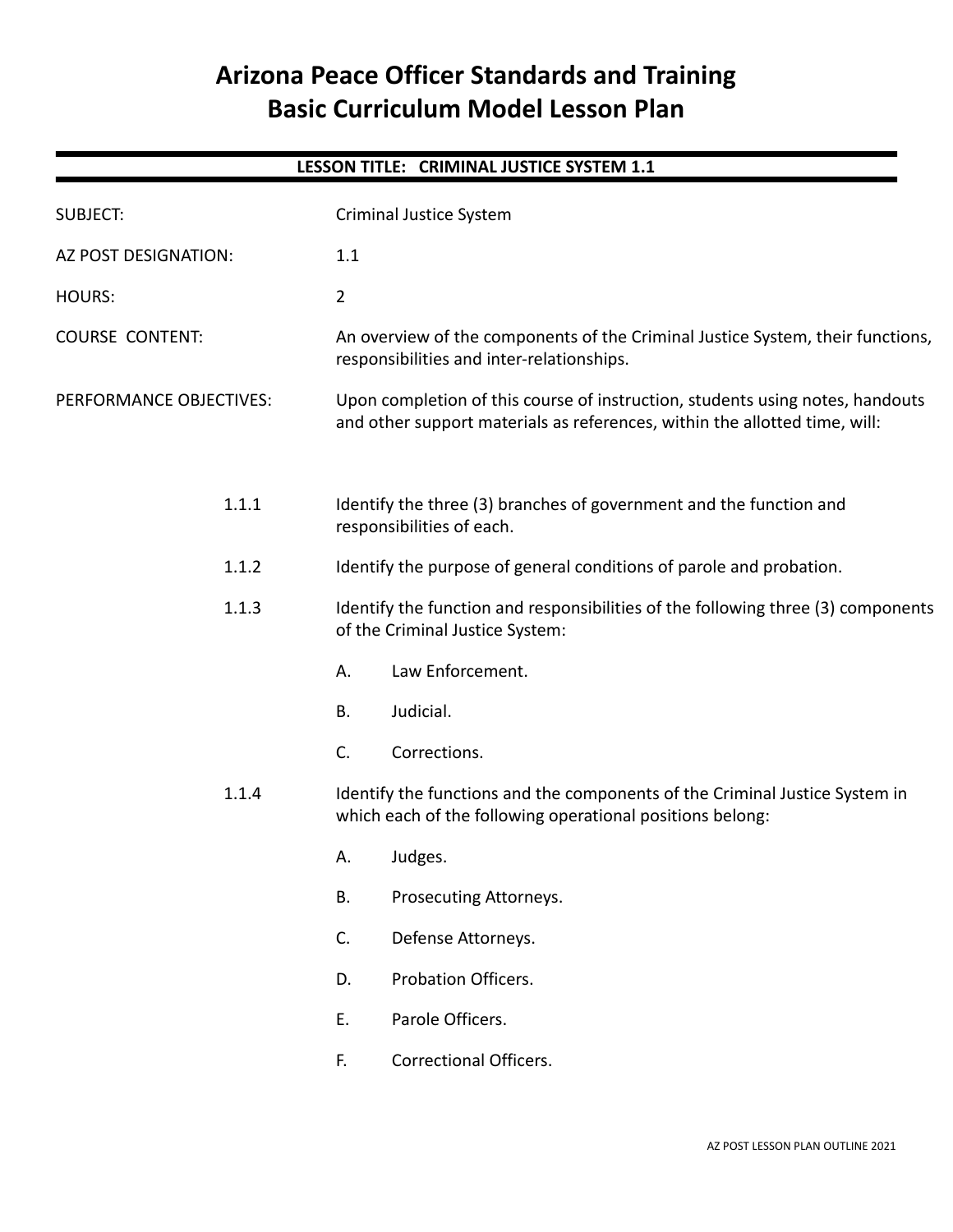- G. Police/Sheriff.
- H. Victim/Witness Services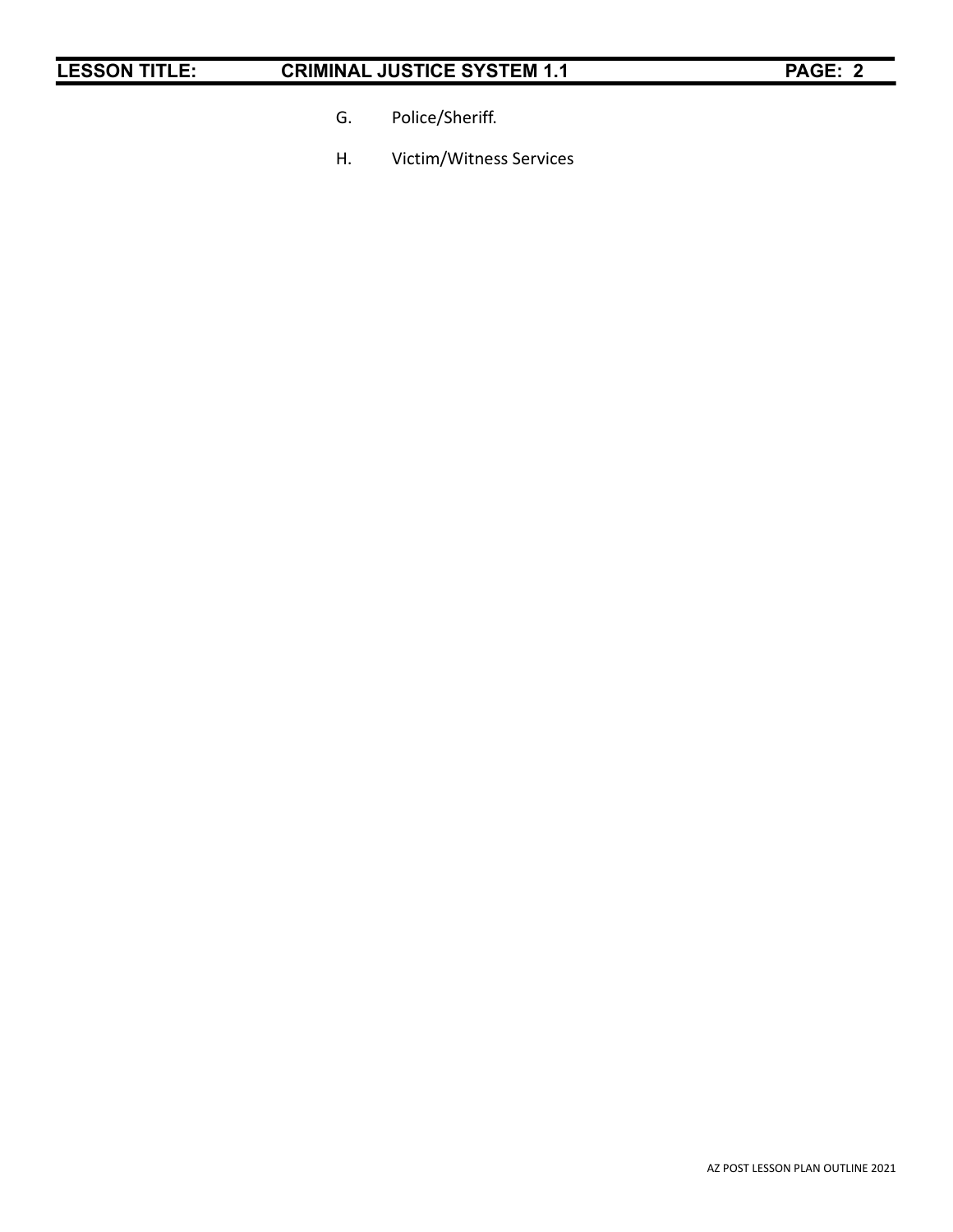| <b>LESSON TITLE:</b>           | <b>CRIMINAL JUSTICE SYSTEM 1.1</b>        | PAGE: 3                                                                                                                                                                                                     |  |
|--------------------------------|-------------------------------------------|-------------------------------------------------------------------------------------------------------------------------------------------------------------------------------------------------------------|--|
| DATE FIRST PREPARED:           | <b>June 2000</b>                          |                                                                                                                                                                                                             |  |
| PREPARED BY:                   | <b>Gary Neumeyer</b>                      |                                                                                                                                                                                                             |  |
| <b>REVIEWED - REVISED:</b>     | Gary Neumeyer and Steve Johnson           | DATE: July 2000                                                                                                                                                                                             |  |
| <b>REVIEWED - REVISED:</b>     | SME Committee, Sgt. William Wright        |                                                                                                                                                                                                             |  |
|                                | Chief John Cocca, Scottsdale P.D.         | DATE: February 2001                                                                                                                                                                                         |  |
| <b>REVIEWED - REVISED:</b>     | <b>SME Committee</b>                      | DATE: April 2002                                                                                                                                                                                            |  |
| <b>REVIEWED - REVISED:</b>     | AZ POST                                   | DATE: April 2007                                                                                                                                                                                            |  |
| <b>REVIEWED - REVISED:</b>     | Lt. Dave Kelly, Phoenix PD - ALEA         | DATE: November 2009                                                                                                                                                                                         |  |
| <b>REVIEWED - REVISED:</b>     | R. Watling, AZPOST minor edits            | DATE: November 2015                                                                                                                                                                                         |  |
| <b>REVIEWED - REVISED:</b>     | AZ POST (Docx)                            | DATE: November 2021                                                                                                                                                                                         |  |
| REVIEWED - REVISED:            |                                           | DATE:                                                                                                                                                                                                       |  |
| AZ POST - APPROVAL:            | <b>Richard Watling</b>                    | DATE: November 2015                                                                                                                                                                                         |  |
| AZ POST - APPROVAL:            | Lori Wait                                 | DATE: November 2021                                                                                                                                                                                         |  |
| <b>INSTRUCTOR REFERENCES:</b>  |                                           | Procedures in the Justice System, 6th Ed., Stuckey, Prentice Hall,<br>Criminal Justice Today, 6th Ed., Schmalleger, Prentice Hall and Tucson<br>Police Dept. Supplement Training Information Manual (STIM). |  |
| <b>CLASS LEVEL:</b>            | Student                                   |                                                                                                                                                                                                             |  |
| <b>TRAINING AIDS:</b>          |                                           | Overhead projector, LCD projector for computer, computer with Microsoft<br>PowerPoint and lecture note-taking outline.                                                                                      |  |
| <b>INSTRUCTIONAL STRATEGY:</b> | Interactive lecture and class discussion. |                                                                                                                                                                                                             |  |
| <b>SUCCESS CRITERIA:</b>       |                                           | 70% or above on a multiple-choice examination.                                                                                                                                                              |  |
| <b>COMPUTER FILE NAME:</b>     | 1.1 Criminal Justice System               |                                                                                                                                                                                                             |  |
| DATE RELEASED TO SHARE FILE:   | May 27, 2022                              |                                                                                                                                                                                                             |  |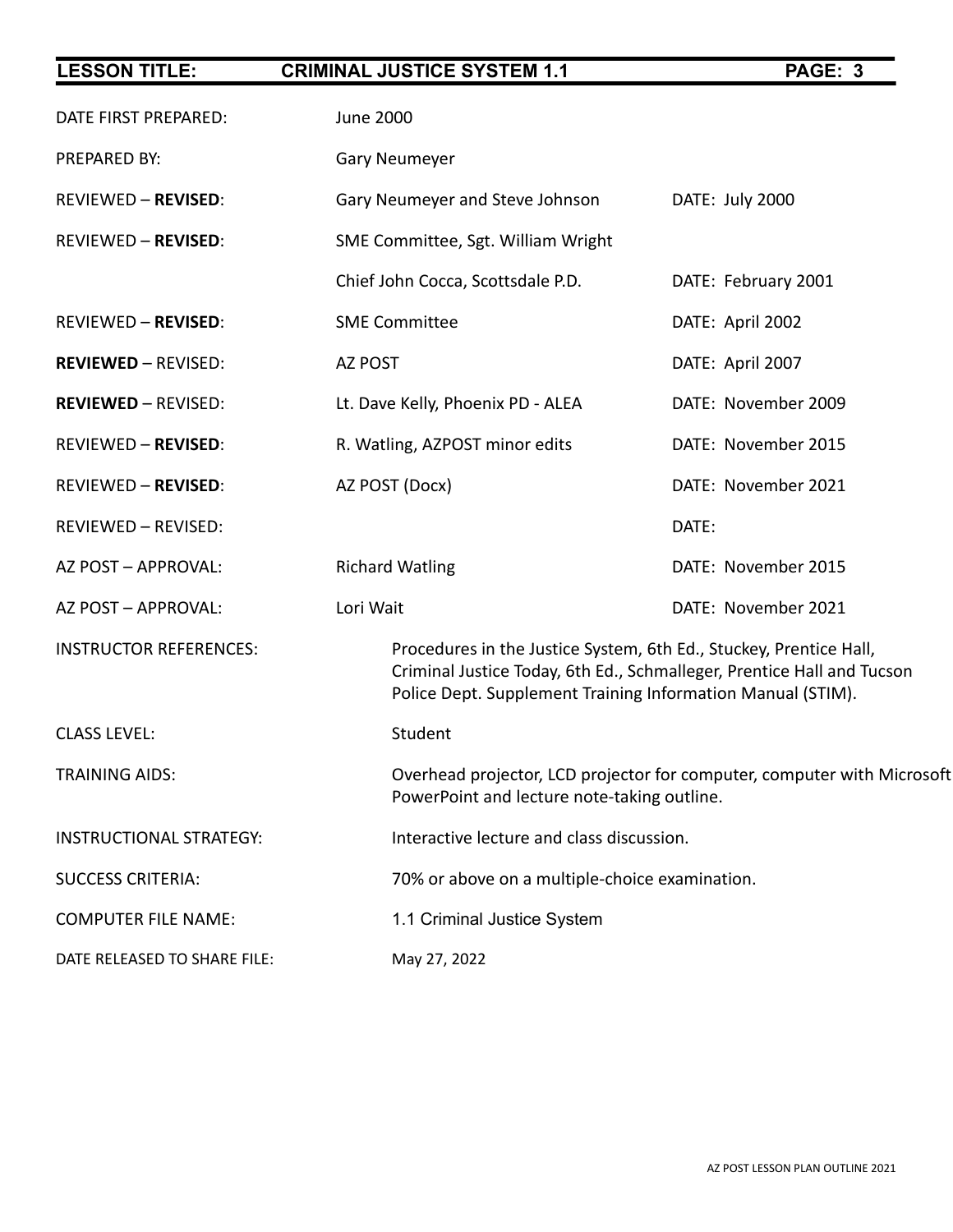### **I. INTRODUCTION**

- A. Instructor (self) introduction.
- B. Preview of performance objectives.

### **II. PURPOSE OF LESSON PLAN**

- A. To provide the recruit with an overview of theAmerican criminal justice system, the branches of government and their inter-relationship.
- B. Why is this important? *INSTRUCTOR NOTE: DISCUSSION: why is this important?*
	- 1. The relationship affects:
		- a. What laws are enforced.
		- b. How the laws are enforced.

### **III. BRANCHES OF GOVERNMENT P. O. 1.1.1**

- A. What are the branches of government?
	- 1. There are three (3) separate, but equal, branches of our government.
	- 2. Our system of government is based on the concept of separation of powers.
	- 3. They are:
		- a. Executive.
		- b. Legislative.
		- c. Judicial.
- B. Executive Branch
	- 1. This branch of government is responsible for executing, enforcing and setting the policy of the law.
	- 2. They handle the day-to-day decisions of the government.
	- 3. Examples:
		- a. National Level:
			- i. President of the United States and cabinet members, federal law enforcement agencies and the federal correctional system. It takes a 2/3 vote of the House or Senate to override the President's veto. Law enforcement is under the executive branch.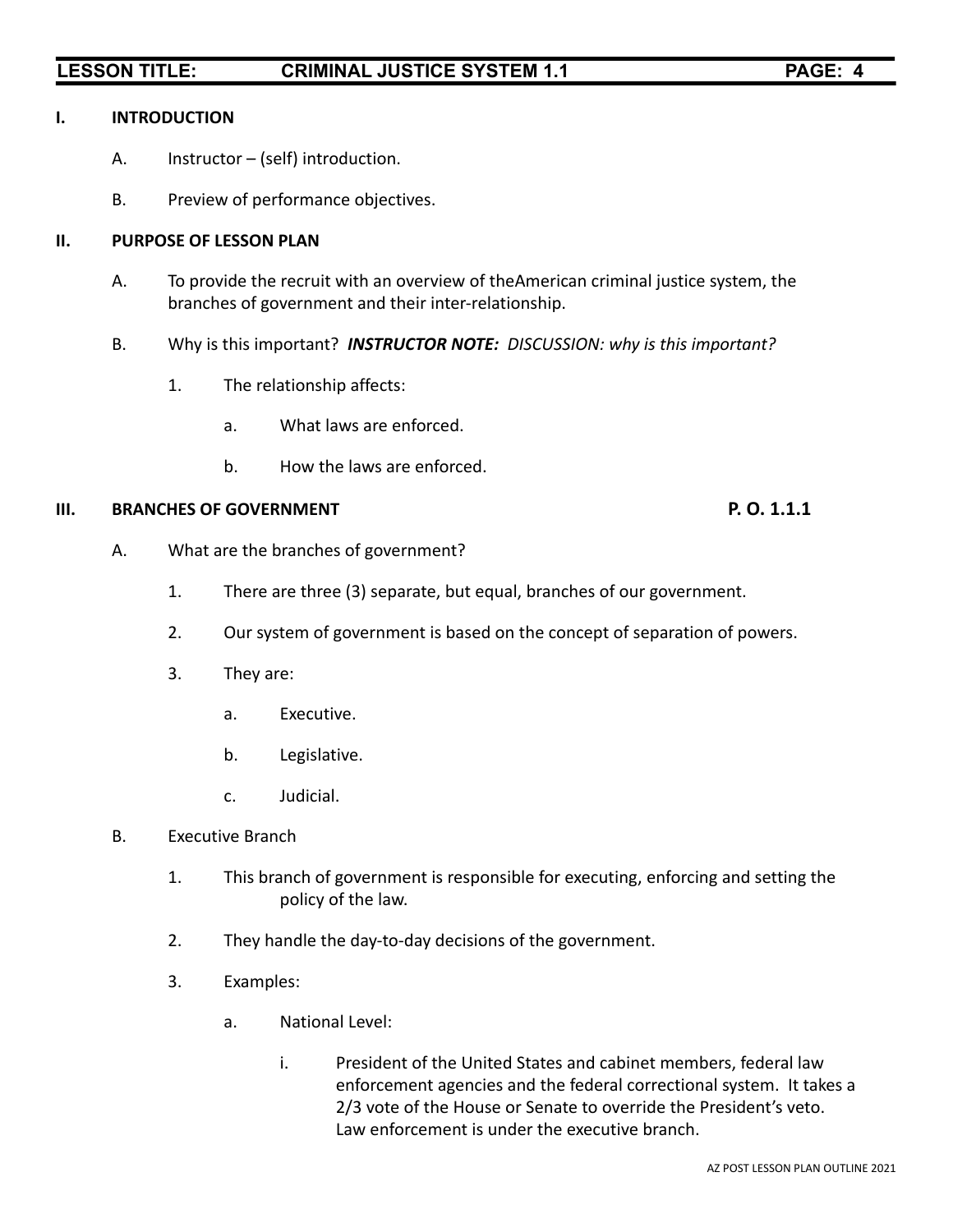- b. State Level:
	- i. Governor of Arizona, state law enforcement agencies and the Arizona Department of Corrections.
- c. County Level:
	- i. County manager and the sheriff's department.
- d. Local Level: (Municipality)
	- i. City manager and the police department.
- C. Legislative Branch
	- 1. This branch of government writes or creates laws. Also, it determines the budget of the government that includes both the executive and judicial branch. This will also affect the policies of the government due to budget constraints.
	- 2. The Legislature is usually bicameral (two houses) at the national and state level. An exception is the state of California that is unicameral (one house). County and local governments are unicameral.
	- 3. Examples:
		- a. Federal Level:
			- i. Congress = Senate and the House of Representatives
		- b. County Level:
			- i. Board of Supervisors.
		- c. Municipal Level:
			- i. City or Town Council.
- D. Judicial Branch
	- 1. Consists of the courts at both the federal and state level. They determine the guilt or innocence of criminal offenders and hear civil disputes.
	- 2. Make judgments, decisions and interpretations concerning the law, policies and decisions of the executive and legislative branches. **JUDICIAL REVIEW** is an integral part of this branch of government. *INSTRUCTOR NOTE: Judicial review: The power of a court to review actions and decisions made by other agencies or branches of government.*
	- 3. Judicial review affects the policy and legality of laws. The court case that started the responsibility of the judicial branch was Marbury v. Madison (1803). Its importance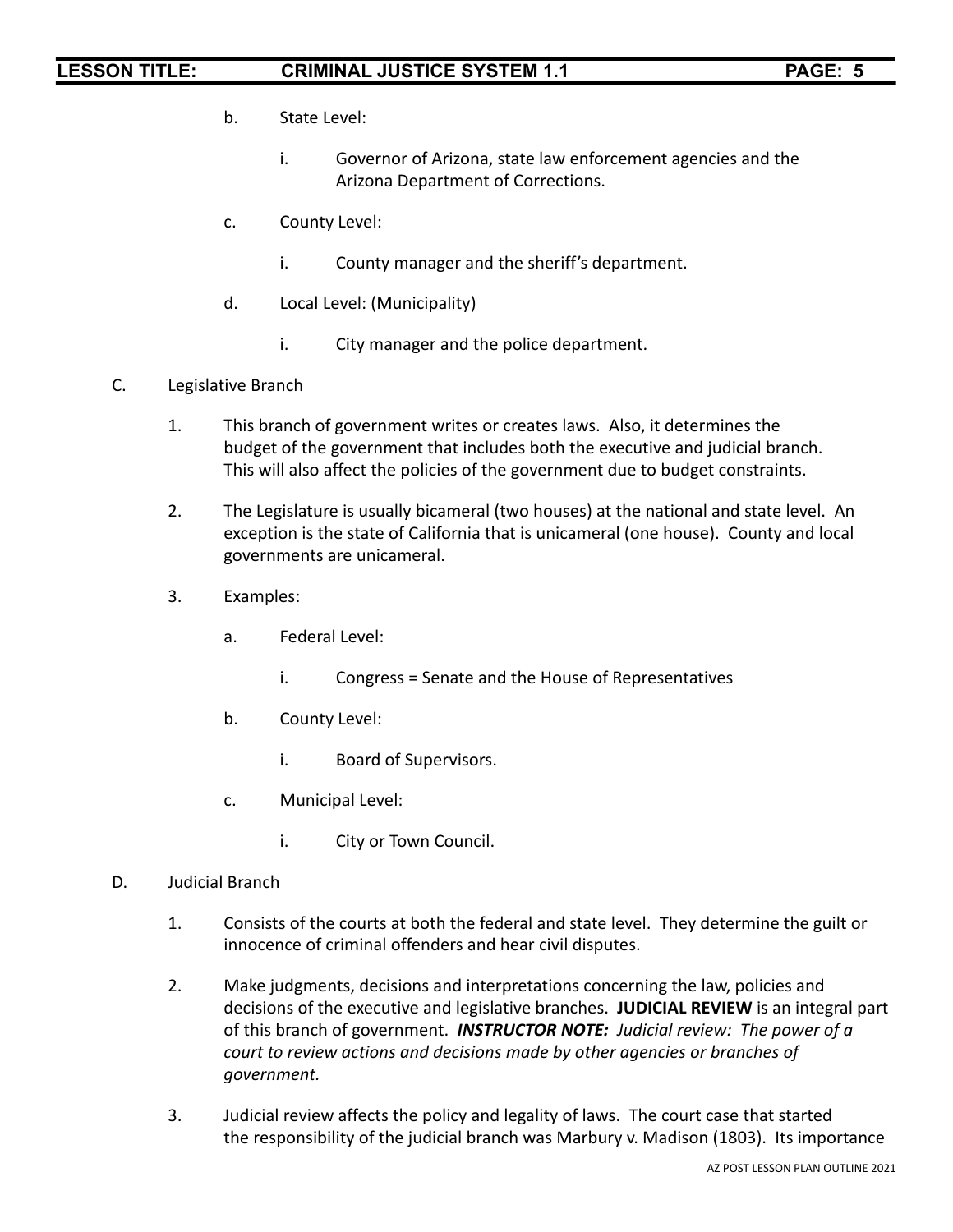was that the U.S. Supreme Court has the final word on the review of ALL policy and laws as they relate to the intent of the U.S. Constitution. *INSTRUCTOR NOTE: Marbury v. Madison is significant for the fact that it was thought this case was the first time the Supreme Court asserted its power and laid claim to its continuing role as the ultimate arbitrator of constitutional issues.*

### **IV. THE CRIMINAL JUSTICE SYSTEM P. O. 1.1.3**

- A. What is the Criminal Justice System?
	- 1. It consists of three (3) components, whether it is the state of Arizona or the U.S.
	- 2. You can remember the criminal justice system as the three (3) C's Cops, Courts, Corrections or Law Enforcement, Judicial and Corrections. This is the traditional manner to view the criminal justice system.
	- 3. Non-traditional view of the criminal justice system components are:
		- a. The victim. *INSTRUCTOR NOTE: Victimology. DISCUSSION: "how are victims important or unimportant?"*
		- b. The legislature.
		- c. Law enforcement.
		- d. The courts.
		- e. Corrections.
- B. Why the alternative way of examining the Criminal Justice System? *INSTRUCTOR NOTE: DISCUSSION: Who has been a crime victim and is comfortable in briefly sharing the accounts and their feelings.*
	- 1. Victims:
		- a. They start the process. Without them, there is no need for the system.
	- 2. It will also affect the response of the system. If there is no law or improper treatment of victims, they will contact the legislature or others to voice their concern. *INSTRUCTOR NOTE: Explain Megan's Law ARS 13-3821, 3825.*
		- a. If there is no law, there is a good chance a law will be created. If the victim is not treated correctly, new policies and laws are created. *INSTRUCTOR NOTE: Explain The Victim's Bill of Rights, Reference: (6.2) Victimology lesson plan.*
		- b. Examples: Campus Security Act, MADD and computer crime.
- C. Legislature: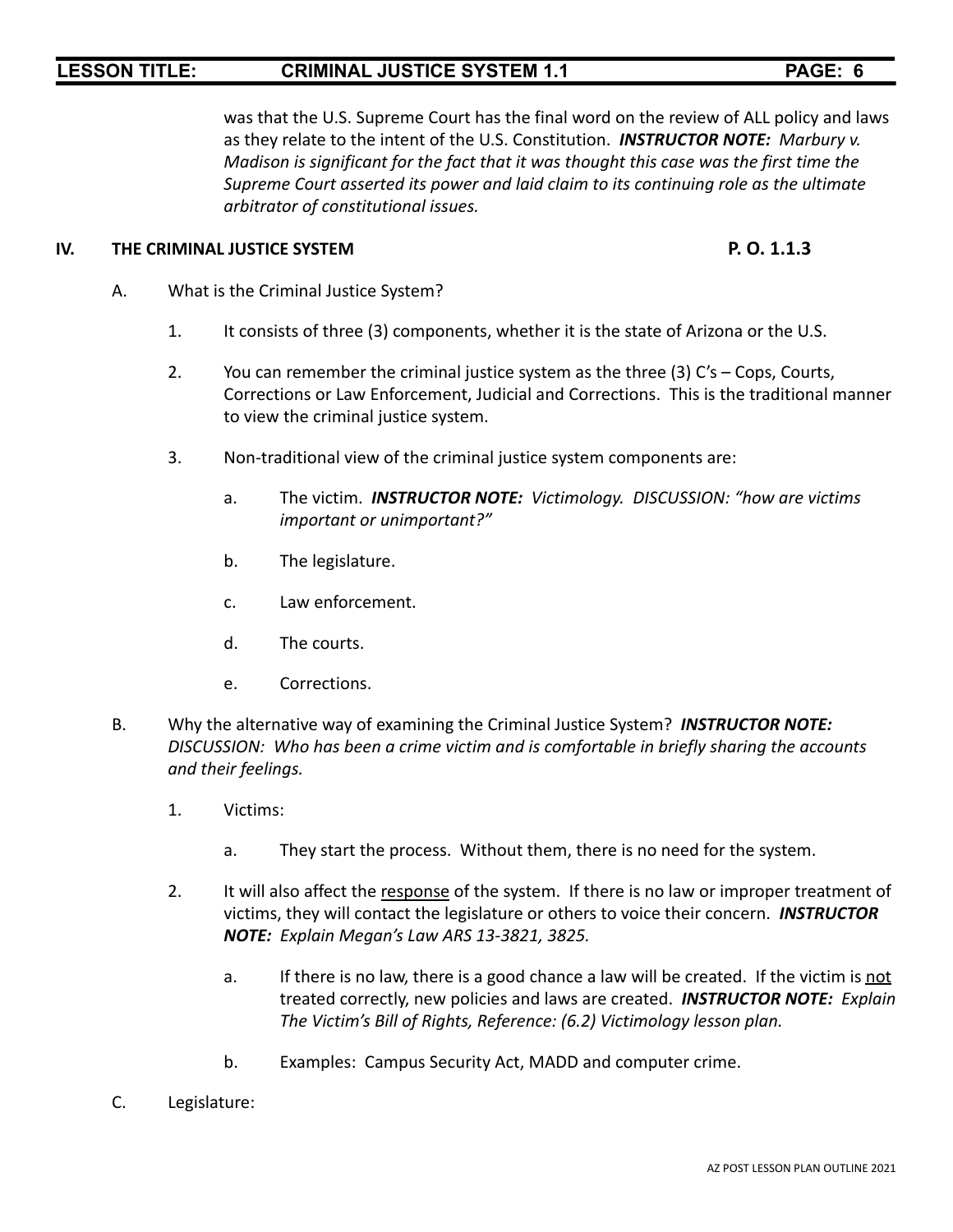- 1. Responds to victims and determines policy/law.
- D. Law Enforcement: *INSTRUCTOR NOTE: Explain that EACH of these falls under the judicial branch*
	- 1. Responds to the victim's call for assistance. Helps conduct the investigation of the incident, makes an arrest and prepares the facts for prosecution.
- E. Judicial (Courts): **P. O. 1.1.4B**

- 1. Consists of five (5) components:
	- a. The Prosecuting Attorney:
		- i. Examines the case then determines whether to prosecute or not. If yes, he/she prepares for the case by examining evidence and preparing witnesses.
		- ii. Presents the case to the jury or judge, if it goes to trial.
		- iii. The prosecutor coordinates plea bargains of a lesser charge. *INSTRUCTOR NOTE: Explain the purpose of plea-bargaining and its positive/negative effects on the victims.*
		- iv. Explain that the prosecution is part of the law enforcement working within the court system.
	- b. The Defense Attorney. **P. O. 1.1.4C**

- i. Responsibility is to represent anyone who is accused of a crime, whether they are guilty or not regardless of personal feelings.
- ii. The attorney is to present the best possible defense for the defendant/suspect.
- iii. The goal is to defend the defendant's constitutional rights.
- iv. Oftentimes, this entails either having the charges dropped or reduced.
- c. The Judge. **P. O. 1.1.4A**

- i. Responsible for overseeing the judicial or trial process.
- ii. To ensure that the defendant's constitutional rights are protected and that proper procedure is followed.
- d. The Probation Officer. **P. O. 1.1.4D**

i. If the defendant is found guilty of a crime by the court, the court has several options. One of the options is probation. *INSTRUCTOR NOTE:* AZ POST LESSON PLAN OUTLINE 2021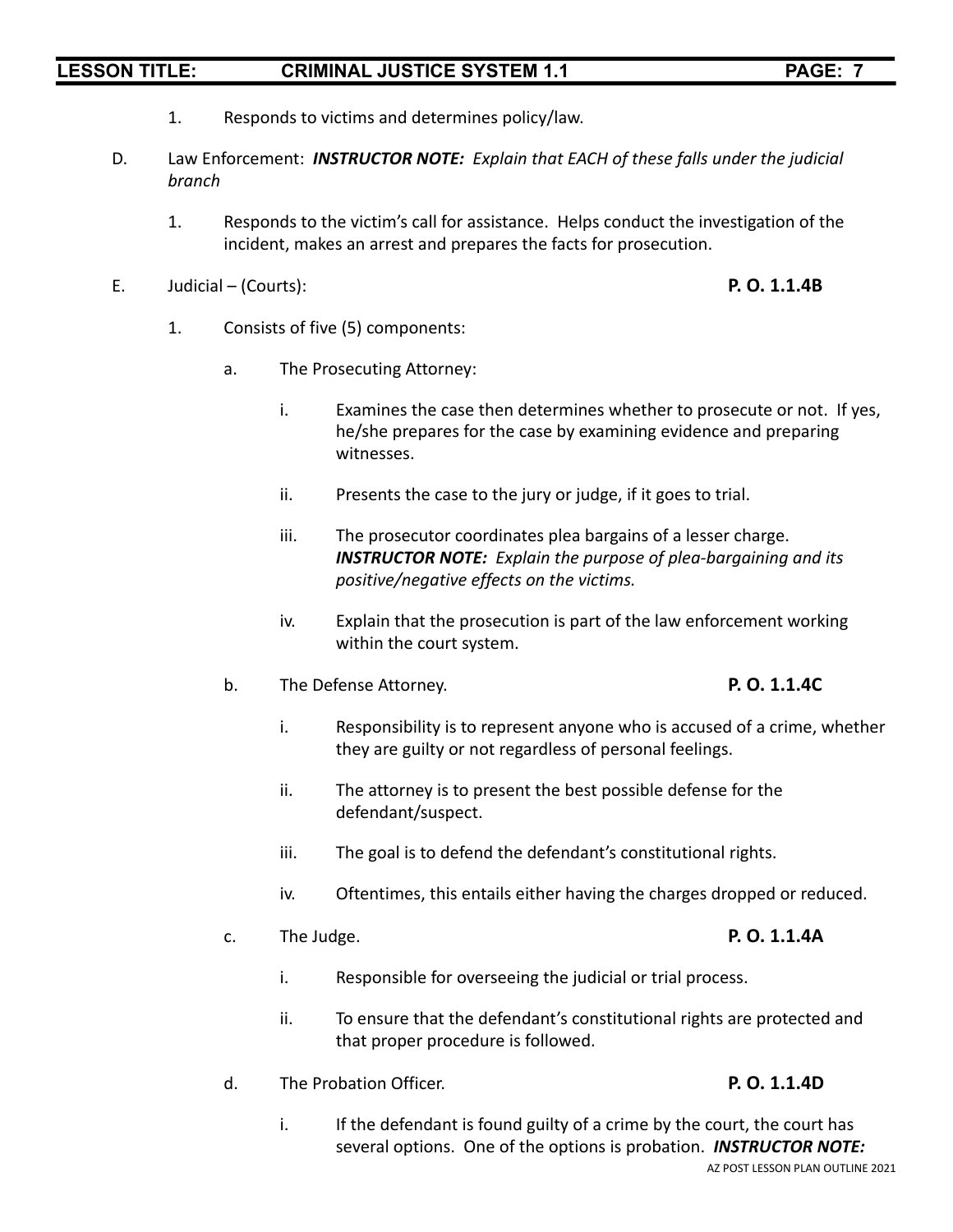*Probation is a conditional release of the offender, after conviction, with NO SENTENCING TO JAIL OR PRISON TIME BEING SERVED.*

- ii. If the judge believes that imprisonment is inappropriate and that the individual would be better off left in the community, he/she is placed on probation.
- iii. It is a conditional release, but still a sentence.
- iv. The probation officer is the person that oversees or supervises the individual to see if the person is meeting those conditions. They are under the court component.
- v. If the probation officer finds the defendant violating the conditions of his/her probation, the individual is brought back into court.
- vi. The judge may then sentence the person to prison.
- e. Victim/Witness Services. **P. O. 1.1.4H**

- i. This segment of the courts is part of the county attorney's office.
- ii. They provide the victim with the following services: Financial assistance for loss of wages, counseling, medical needs and many other needs. *INSTRUCTOR NOTE: Some victim/witness programs may respond to the scene to facilitate services for victims.*
- iii. They also provide referrals, support and volunteer helpers for victims and witnesses as well as providing transportation to court.
- f. Corrections. **P. O. 1.1.4F**
	- i. The other option for a convicted person is in corrections. Here the person is imprisoned for a period of time. *INSTRUCTOR NOTE: Explain how this falls under the executive branch.*
	- ii. A correction officer supervises inmates and provides for the safety and security of staff and inmates in prison.
	- iii. They assist in operating a detention facility, providing security for the superior court and transport prisoners.
- g. Parole.
	- i. If a person successfully serves their time, they may be released early. This is called parole and it is a conditional release, just like probation.

### **P. O. 1.1.4E**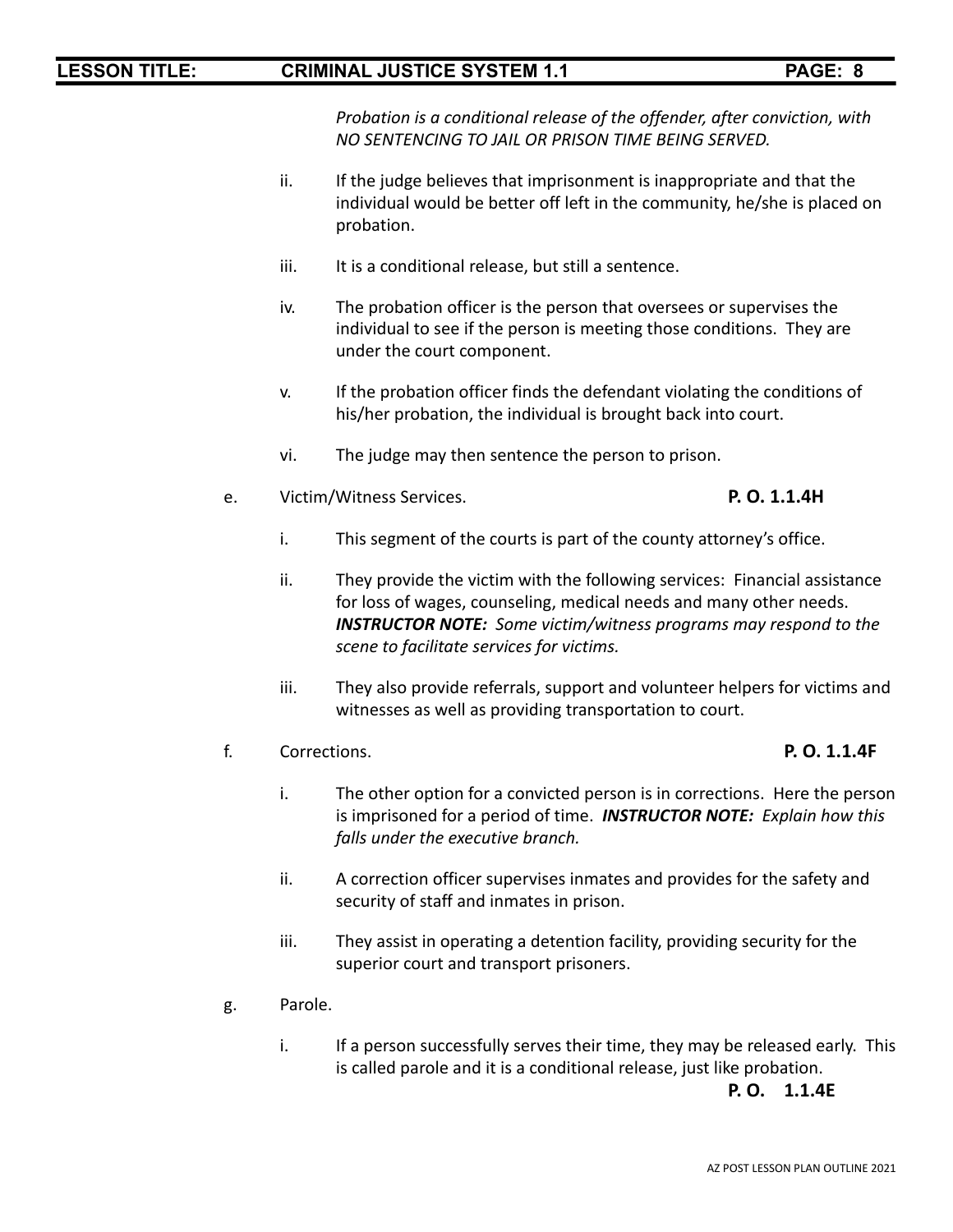- ii. The individual is supervised by a parole officer.
- iii. If a person violates the conditions of his/her parole, the parole officer, at a hearing, revokes it and he/she is sent back to prison.
- iv. The parole officer is under the corrections component of the criminal justice system.
- h. Law Enforcement. **P. O. 1.1.3A**

- i. Primary functions of municipal police officers and county sheriff deputies: *INSTRUCTOR NOTE: Community Policing: Discuss what they feel is the role of law enforcement today. DISCUSS Community Policing (6.5 LP)*
- ii. Conflict resolution problem solving.
- iii. Role of law enforcement as defined by James Q. Wilson: *INSTRUCTOR NOTE: Who is James Q. Wilson and why is he important to law enforcement today?* **P. O. 1.1.4G**
- iv. **Law Enforcement -** Making arrests and issuing citations or other punitive actions account for approximately 10% of an officer's time.
- v. **Order Maintenance -** Responding to and handling complaints that affect the public peace such as: Disorderly conduct, neighbor disagreements, noise disturbances, juveniles loitering, dispersing crowds, etc., account for approximately 30% of an officer's time.
- vi. **Information Gathering -** Conducting investigations, gathering facts and writing reports accounts for approximately 22% of an officer's time.
- vii. **Service Related -** Performing all other duties such as motorist assists, keys locked in vehicle, crime prevention education, assistance with ambulance and fire calls, funeral escort, etc., account for approximately 38% of an officer's time. *INSTRUCTOR NOTE: community policing in action.*
- 2. Levels of Law Enforcement in the United States.
	- a. Federal. (Several agency web-sites are hyperlinked if connected to the Internet).
	- b. State. (Several agency web-sites are hyperlinked if connected to the Internet).
	- c. County.
	- d. Local/City.
	- e. Specialty Police. *INSTRUCTOR NOTE: Class DISCUSSION.*
		- i. College Campus Police.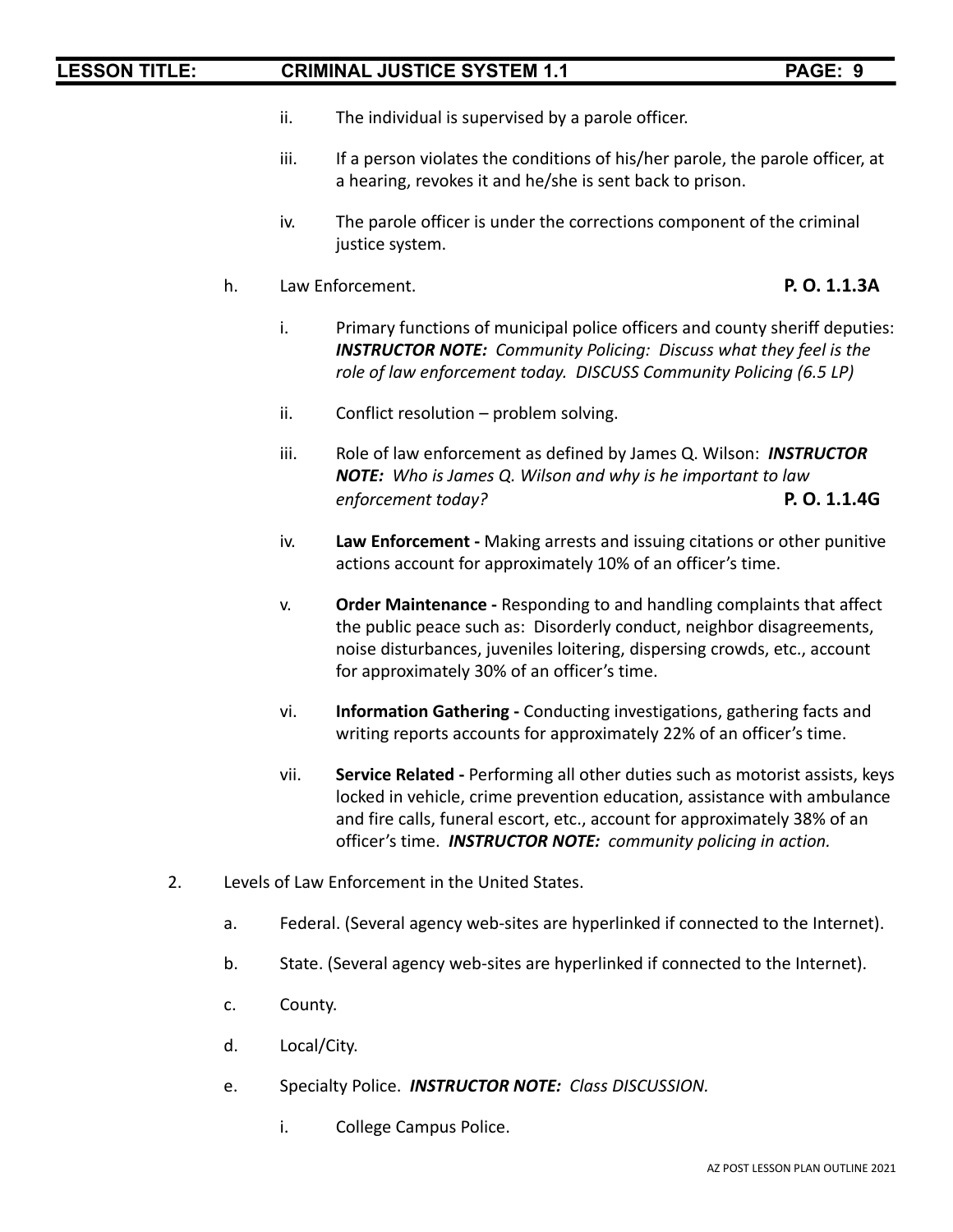- ii. Park/Airport Police.
- iii. Transit Police/Liquor Control.
- i. Judicial Courts. **P. O. 1.1.3B**

- i. Primary function the arena for legal prosecution of criminal defendants. It is like a criminal suit by the state against an accused individual. The court serves as the arbitrator (referee).
- ii. Court Structure.
	- a) U.S. Supreme Court. *INSTRUCTOR NOTE: Class DISCUSSION*
- iii. This court is the final arbitrator of the meaning of the constitution. The work of the Supreme Court is primarily appellate in nature. Most cases come before it by way of the Court of Appeals or from the highest court in a given state. In some circumstances, the Supreme Court hears original cases such as: Where one state files a suit against another state, a lawsuit involving the U.S. in any state, cases involving foreign diplomatic officials and questions of law from state courts. It has nine (9) justices who are appointed to life terms by the president.
	- b) U.S. Court of Appeals. *INSTRUCTOR NOTE: Class DISCUSSION.*
- iv. This court was created by Congress in an attempt to remove some of the workload from the Supreme Court. It is also primarily appellate in nature. Most of its cases come from decisions made by Federal District Courts. This court consists of 11 Circuit Courts in districts throughout the United States. Arizona is part of the 9th Circuit located in San Francisco, CA.

c) U.S. District Courts. *INSTRUCTOR NOTE: DISCUSS the pros and cons of each.*

- v. Also created by Congress and divided into 91 districts. Arizona is one (1) district. This court is a trial court in the federal system. It tries federal crimes and certain matters involving state matters. It is responsible for Writs of Habeas Corpus (where a federal judge orders a prison warden to bring an inmate into court to air his/her grievance).
- 3. Bail.
- 4. Types of Trial.
	- a. Trial by jury.
		- $i.$  Jury = fact finder.
		- ii. Judge = referee.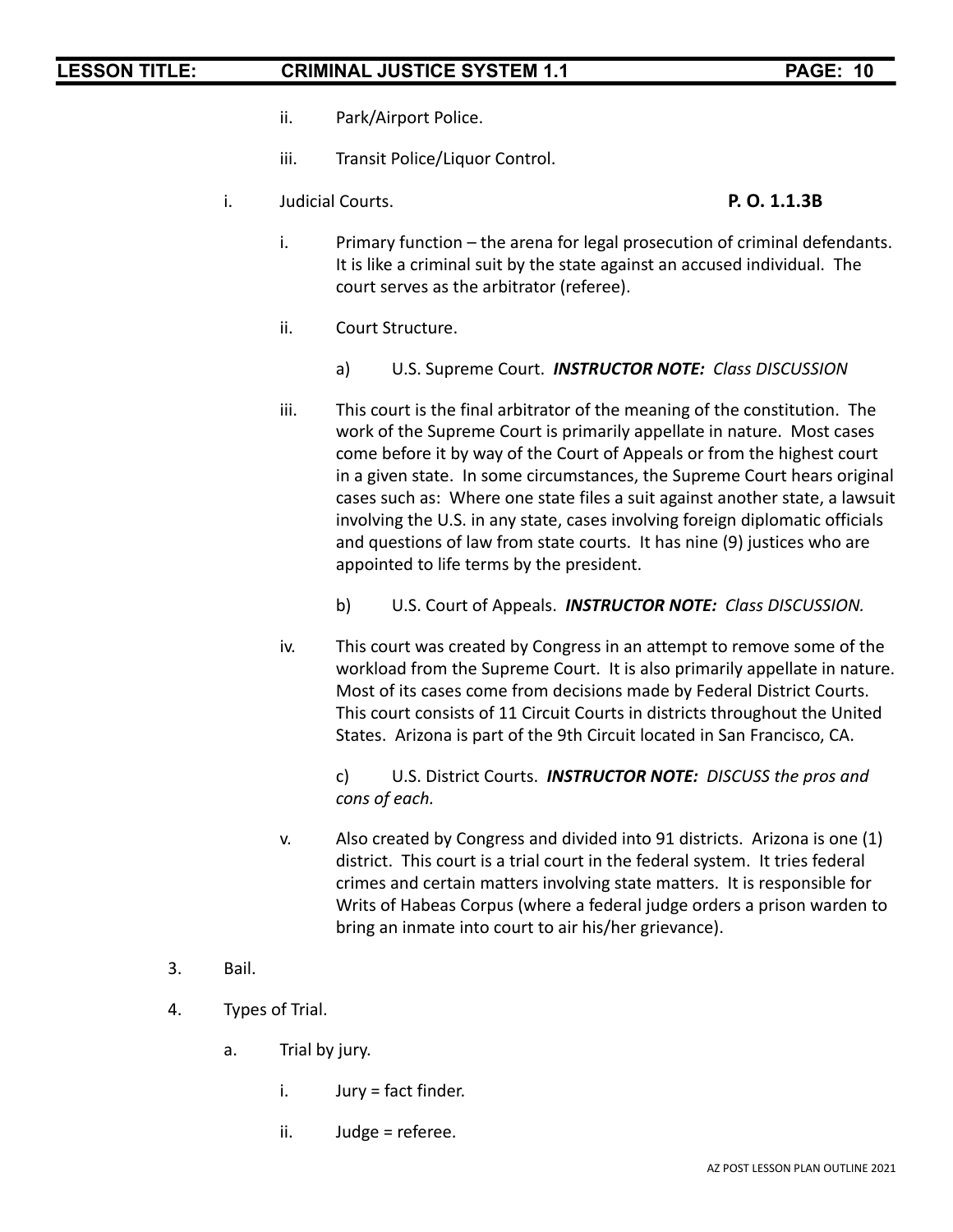- b. Trial by judge.
	- i. "Bench Trial."
	- ii. Judge serves as both the fact finder and referee.
- 5. Sentencing. *INSTRUCTOR NOTE: DISCUSS the pros and cons of each type of sentencing.*
	- a. Determinate (known as a "flat sentence" 10 years).
	- b. Indeterminate (known as "minimal and maximum sentence" 5-10 years). With this sentence, the convicted person is largely in control of how long they are in prison through their behavior.
	- c. Mandatory (sentences determined ahead of time through statutes for certain offenses). Set forth by the legislature.
- 6. Courts are part of the judicial branch.
	- j. Corrections. **P. O. 1.1.3C**

- i. Most neglected component of the criminal justice system and receives the smallest part of the criminal justice budget.
- ii. Objectives of Corrections:
	- a) Rehabilitation (help them change).
	- b) Deterrence (stop them from committing more crime).
	- c) Specific (aimed toward the violator).
	- d) General (aimed toward the public).
	- e) Incapacitation (make it so they cannot commit the crime again).
	- f.) Retribution (a form of "paying back" society).
- iii. Areas within Corrections:
	- a) Custody. *INSTRUCTOR NOTE: Class DISCUSSION*
	- b) Treatment
	- c) Administration
	- d) Support.
- iv. Types of Correctional Facilities: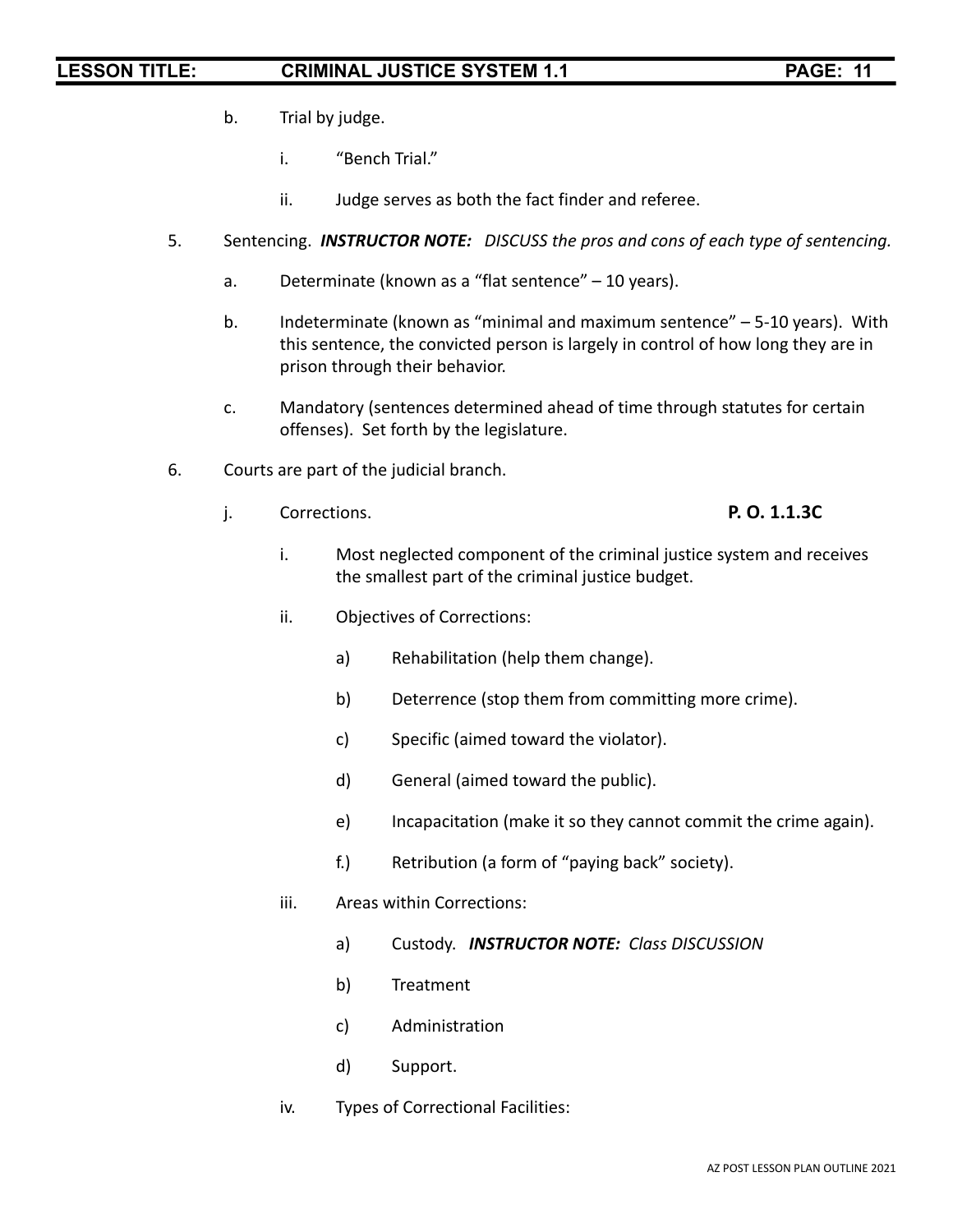- a) Lock Up A secure room for temporary confinement found in many police departments.
- b) Jail/Detention Center Correctional facility operated by either the city or county to hold defendants awaiting trial or who have been convicted and are serving their punishment.
- c) Prison Correctional facility operated by the state or federal government to imprison convicted felons or to execute capital offenders.
- d) Parole The status of an offender conditionally released by a patrolling authority from a prison prior to the expiration of their sentence. They are supervised and required to observe the conditions of parole.
- e) Corrections branch is part of the executive branch.
- 5. Probation and Parole. **P. O. 1.1.2**

- a. Probation is a sentence handed down by a court just the same as prison time is a sentence handed down by a court. The person is convicted of the offense and then sentenced to "supervised" or "unsupervised" probation. Under the theory of probation, if the convicted offender does not meet the conditions of his/her probation…they are sentenced to prison.
- b. Parole is not a sentence like probation, but rather an early and conditional release from serving time in prison. A parole board determines whether or not the person is rehabilitated to the extent of benefiting from leaving prison to finish their prison term in the community under parole release conditions. A parole officer is assigned to monitor the behavior of the convicted offender. If the offender does not meet the parole conditions of release, they are placed back in prison after a parole hearing. *INSTRUCTOR NOTE: Class DISCUSSION.*

### **V. SUMMARY**

- A. The criminal justice system is a very complex organization of many different individuals and agencies with the primary goal of protecting society. It is a unique system that sometimes works and sometimes has difficulties in accomplishing its goals.
- B. Its main goal is to protect the innocent as well as the guilty from abuse of power.

### **VI. ETHICAL SCENARIO**

A. You are working for a city police department as a patrol officer. Since you are making a larger salary than your counterpart at the sheriff's office, you act like you are better than that officer. You express this to numerous other officers that work for several agencies in the area.